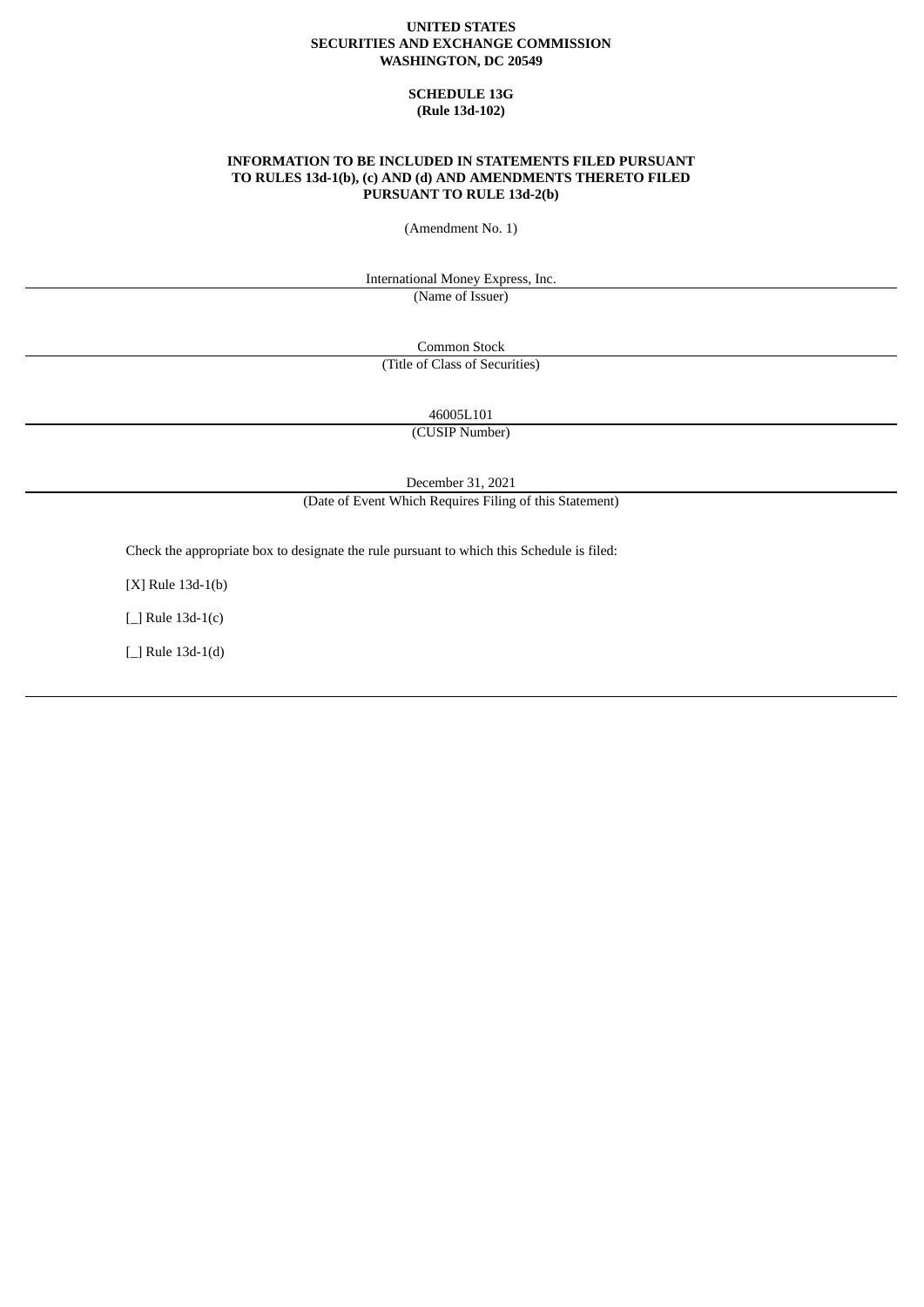| CUSIP No.                                                         | 46005L101                                                                                |                             |  |  |  |
|-------------------------------------------------------------------|------------------------------------------------------------------------------------------|-----------------------------|--|--|--|
| 1.                                                                | NAME OF REPORTING PERSONS<br>I.R.S. IDENTIFICATION NOS. OF ABOVE PERSONS (ENTITIES ONLY) |                             |  |  |  |
|                                                                   | Conifer Management, L.L.C.                                                               |                             |  |  |  |
| 2.                                                                | CHECK THE APPROPRIATE BOX IF A MEMBER OF A GROUP (SEE INSTRUCTIONS)                      | (a) $\Box$<br>$(b)$ $[$ $]$ |  |  |  |
| 3.                                                                | <b>SEC USE ONLY</b>                                                                      |                             |  |  |  |
| 4.                                                                | CITIZENSHIP OR PLACE OF ORGANIZATION                                                     |                             |  |  |  |
|                                                                   | Delaware                                                                                 |                             |  |  |  |
| NUMBER OF SHARES BENEFICIALLY OWNED BY EACH REPORTING PERSON WITH |                                                                                          |                             |  |  |  |
| 5.                                                                | SOLE VOTING POWER                                                                        |                             |  |  |  |
|                                                                   | 2,000,000                                                                                |                             |  |  |  |
| 6.                                                                | <b>SHARED VOTING POWER</b>                                                               |                             |  |  |  |
|                                                                   | $\pmb{0}$                                                                                |                             |  |  |  |
| 7.                                                                | SOLE DISPOSITIVE POWER                                                                   |                             |  |  |  |
|                                                                   | 2,000,000                                                                                |                             |  |  |  |
| 8.                                                                | SHARED DISPOSITIVE POWER                                                                 |                             |  |  |  |
|                                                                   | 0                                                                                        |                             |  |  |  |
| 9.                                                                | AGGREGATE AMOUNT BENEFICIALLY OWNED BY EACH REPORTING PERSON                             |                             |  |  |  |
|                                                                   | 2,000,000                                                                                |                             |  |  |  |
| 10.                                                               | CHECK BOX IF THE AGGREGATE AMOUNT IN ROW (9) EXCLUDES CERTAIN SHARES (SEE INSTRUCTIONS)  | $\Box$                      |  |  |  |
| 11.                                                               | PERCENT OF CLASS REPRESENTED BY AMOUNT IN ROW (9)                                        |                             |  |  |  |
|                                                                   | 5.18%                                                                                    |                             |  |  |  |
| 12.                                                               | TYPE OF REPORTING PERSON (SEE INSTRUCTIONS)                                              |                             |  |  |  |
|                                                                   | IA, CO                                                                                   |                             |  |  |  |
|                                                                   |                                                                                          |                             |  |  |  |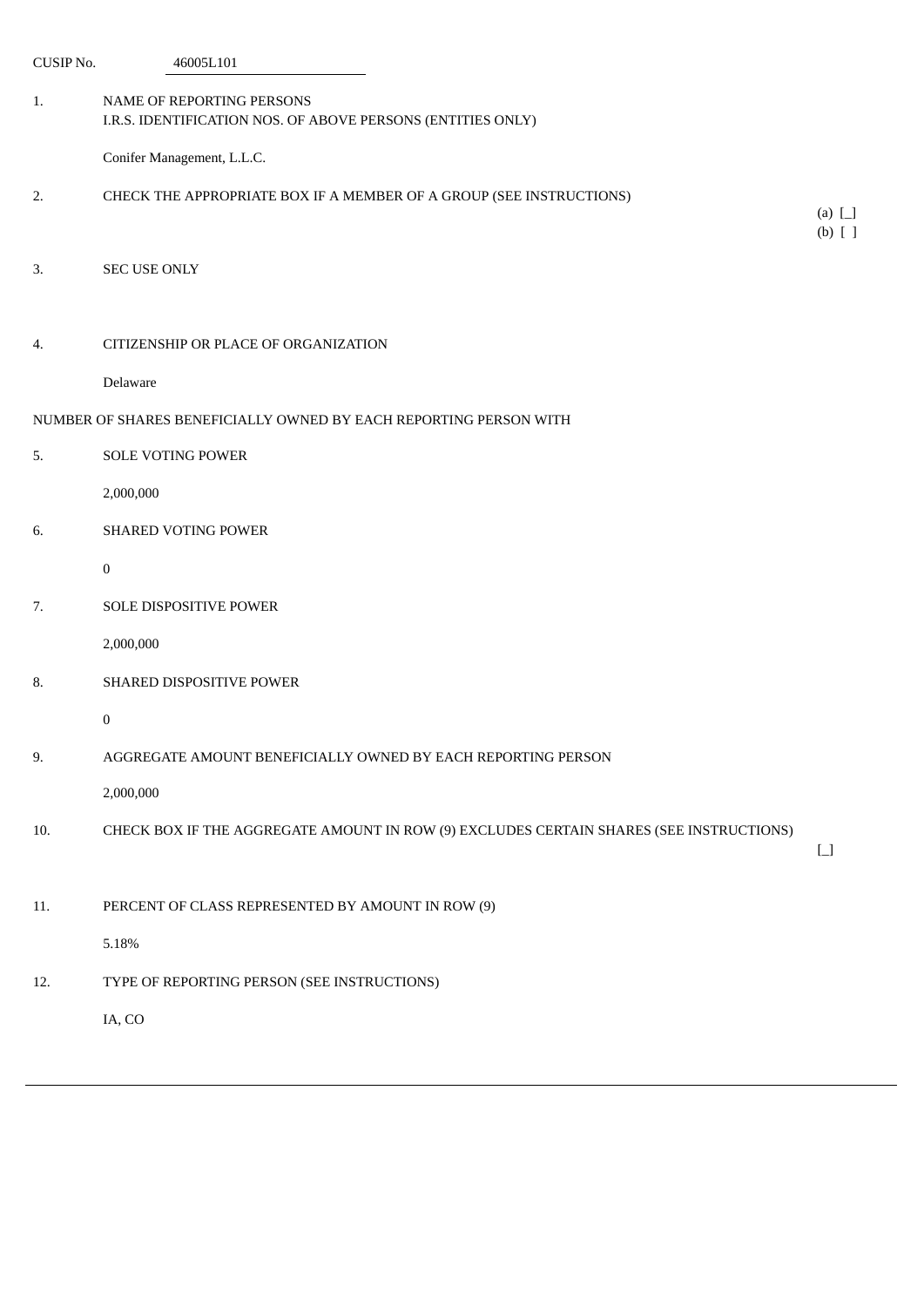| CUSIP No. |      | 46005L101                                                    |                                                                                                                                                                  |  |  |  |
|-----------|------|--------------------------------------------------------------|------------------------------------------------------------------------------------------------------------------------------------------------------------------|--|--|--|
| Item 1.   | (a). | Name of Issuer:                                              |                                                                                                                                                                  |  |  |  |
|           |      |                                                              | International Money Express, Inc.                                                                                                                                |  |  |  |
|           | (b). |                                                              | Address of issuer's principal executive offices:                                                                                                                 |  |  |  |
|           |      |                                                              | 9480 South Dixie Highway<br>Miami, Florida 33156                                                                                                                 |  |  |  |
| Item 2.   | (a). | Name of person filing:                                       |                                                                                                                                                                  |  |  |  |
|           |      |                                                              | Conifer Management, L.L.C.                                                                                                                                       |  |  |  |
|           | (b). | Address or principal business office or, if none, residence: |                                                                                                                                                                  |  |  |  |
|           |      |                                                              | Conifer Management, L.L.C.                                                                                                                                       |  |  |  |
|           |      |                                                              | 9 West 57 <sup>th</sup> Street, Suite 5000<br>New York, New York 10019-2701                                                                                      |  |  |  |
|           |      |                                                              |                                                                                                                                                                  |  |  |  |
|           | (c). | Citizenship:                                                 |                                                                                                                                                                  |  |  |  |
|           |      | Delaware                                                     |                                                                                                                                                                  |  |  |  |
|           | (d). | Title of class of securities:                                |                                                                                                                                                                  |  |  |  |
|           |      | Common Stock                                                 |                                                                                                                                                                  |  |  |  |
|           | (e). | <b>CUSIP No.:</b>                                            |                                                                                                                                                                  |  |  |  |
|           |      | 46005L101                                                    |                                                                                                                                                                  |  |  |  |
| Item 3.   |      |                                                              | If This Statement is filed pursuant to $\S$ §.240.13d-1(b) or 240.13d-2(b), or (c), check whether the person filing is a                                         |  |  |  |
|           | (a)  | $\begin{bmatrix} 1 \\ 1 \end{bmatrix}$                       | Broker or dealer registered under section 15 of the Act (15 U.S.C. 780).                                                                                         |  |  |  |
|           | (b)  | $\begin{bmatrix} 1 \\ 1 \end{bmatrix}$                       | Bank as defined in section 3(a)(6) of the Act (15 U.S.C. 78c).                                                                                                   |  |  |  |
|           | (c)  | $\boxed{\phantom{1}}$                                        | Insurance company as defined in section 3(a)(19) of the Act (15 U.S.C. 78c).                                                                                     |  |  |  |
|           | (d)  | $\begin{bmatrix} 1 \\ 1 \end{bmatrix}$                       | Investment company registered under section 8 of the Investment Company Act of 1940 (15 U.S.C. 80a-8).                                                           |  |  |  |
|           | (e)  | [X]                                                          | An investment adviser in accordance with $\S$ 240.13d-1(b)(1)(ii)(E);                                                                                            |  |  |  |
|           | (f)  | $\begin{bmatrix} 1 \\ 1 \end{bmatrix}$                       | An employee benefit plan or endowment fund in accordance with § 240.13d-1(b)(1)(ii)(F);                                                                          |  |  |  |
|           | (g)  | $\Box$                                                       | A parent holding company or control person in accordance with §240.13d-1(b)(1)(ii)(G);                                                                           |  |  |  |
|           | (h)  | $\begin{array}{c} \boxed{-} \end{array}$                     | A savings association as defined in Section 3(b) of the Federal Deposit Insurance Act (12 U.S.C.1813);                                                           |  |  |  |
|           | (i)  | $\begin{bmatrix} 1 \\ 1 \end{bmatrix}$                       | A church plan that is excluded from the definition of an investment company under section $3(c)(14)$ of the<br>Investment Company Act of 1940 (15 U.S.C. 80a-3); |  |  |  |
|           | (j)  | $\begin{bmatrix} 1 \\ 1 \end{bmatrix}$                       | Group, in accordance with Rule 13d-1(b)(1)(ii)(J).                                                                                                               |  |  |  |
|           |      |                                                              |                                                                                                                                                                  |  |  |  |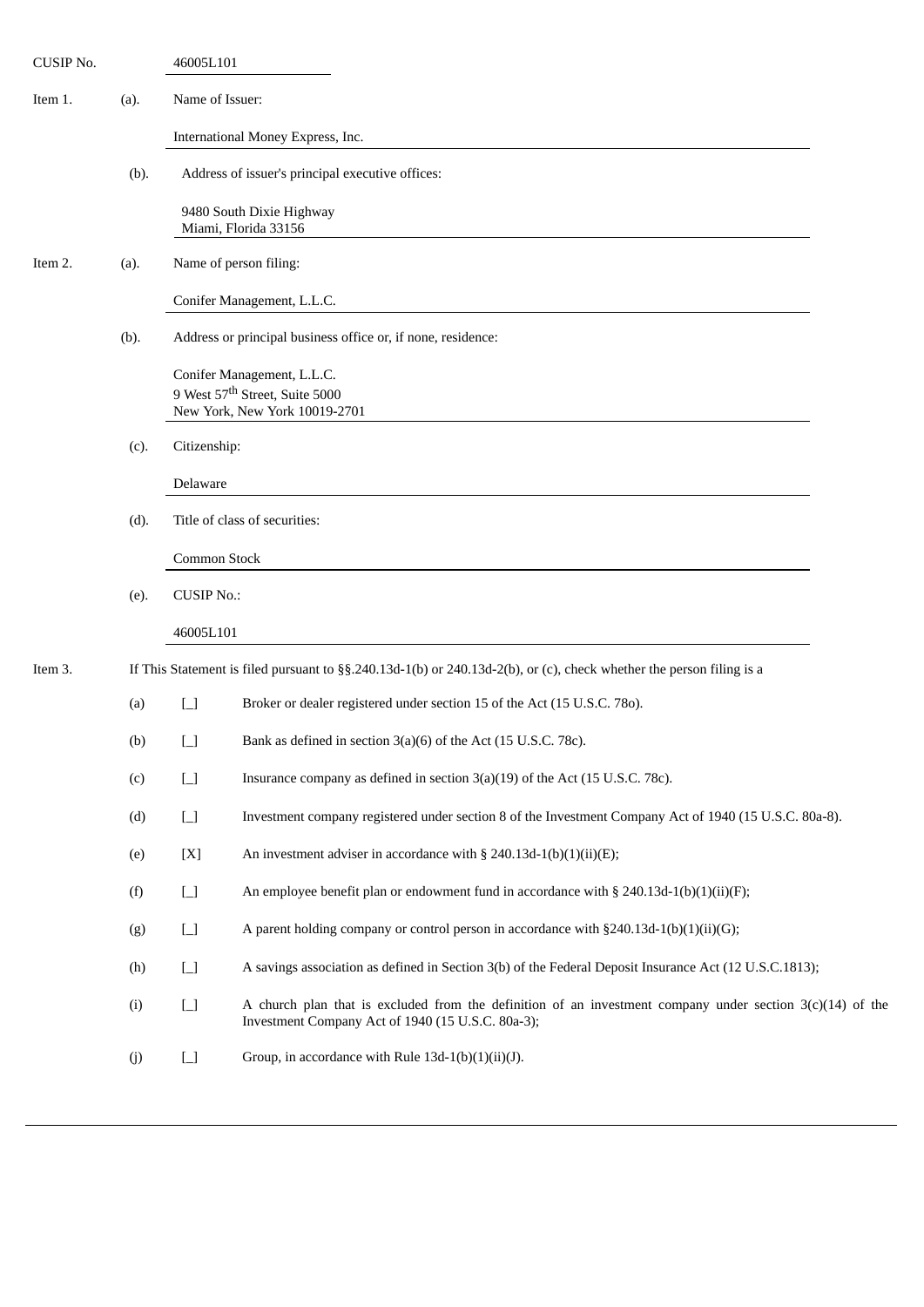#### Item 4. Ownership.

Provide the following information regarding the aggregate number and percentage of the class of securities of the issuer identified in Item 1.

(a) Amount beneficially owned:

2,000,000 (b) Percent of class: 5.18% (c) Number of shares as to which the person has: (i) Sole power to vote or to direct the vote 2,000,000  $\frac{2,000,000}{2,000,000}$ (ii) Shared power to vote or to direct the vote 0  $\sim$  0 , 0  $\sim$  0  $\sim$  0  $\sim$  0  $\sim$  0  $\sim$  0  $\sim$  0  $\sim$  0  $\sim$  0  $\sim$  0  $\sim$  0  $\sim$  0  $\sim$  0  $\sim$  0  $\sim$  0  $\sim$  0  $\sim$  0  $\sim$  0  $\sim$  0  $\sim$  0  $\sim$  0  $\sim$  0  $\sim$  0  $\sim$  0 (iii) Sole power to dispose or to direct the disposition of 2,000,000  $\qquad$  2,000,000 (iv) Shared power to dispose or to direct the disposition of 0 .

## Item 5. Ownership of Five Percent or Less of a Class.

If this statement is being filed to report the fact that as of the date hereof the reporting person has ceased to be the beneficial owner of more than five percent of the class of securities, check the following [ ].

N/A

#### Item 6. Ownership of More Than Five Percent on Behalf of Another Person.

If any other person is known to have the right to receive or the power to direct the receipt of dividends from, or the proceeds from the sale of, such securities, a statement to that effect should be included in response to this item and, if such interest relates to more than 5 percent of the class, such person should be identified. A listing of the shareholders of an investment company registered under the Investment Company Act of 1940 or the beneficiaries of employee benefit plan, pension fund or endowment fund is not required.

N/A Item 7. Identification and Classification of the Subsidiary Which Acquired the Security Being Reported on by the Parent Holding Company or

> If a parent holding company or control person has filed this schedule, pursuant to Rule 13d-1(b)(1)(ii)(G), so indicate under Item 3(g) and attach an exhibit stating the identity and the Item 3 classification of the relevant subsidiary. If a parent holding company or control person has filed this schedule pursuant to Rule 13d-1(c) or Rule 13d-1(d), attach an exhibit stating the identification of the relevant subsidiary.

N/A

Control Person.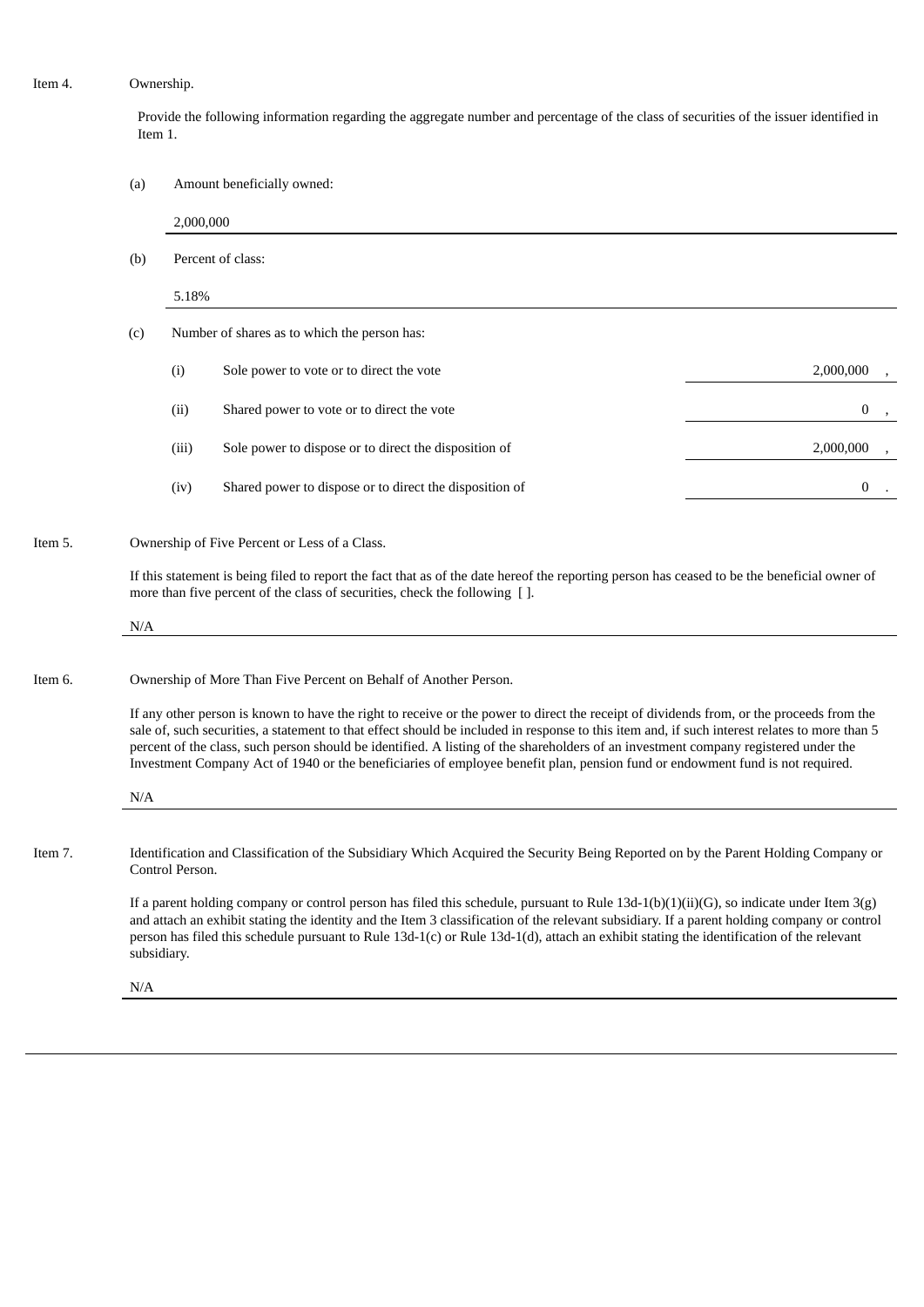Item 8. Identification and Classification of Members of the Group.

If a group has filed this schedule pursuant to §240.13d-1(b)(1)(ii)(J), so indicate under Item 3(j) and attach an exhibit stating the identity and Item 3 classification of each member of the group. If a group has filed this schedule pursuant to Rule 13d-1(c) or Rule 13d-1(d), attach an exhibit stating the identity of each member of the group.

|          | N/A                                                                                                                                                                                                                                                                                                                                                                                                                                                                                        |  |  |  |
|----------|--------------------------------------------------------------------------------------------------------------------------------------------------------------------------------------------------------------------------------------------------------------------------------------------------------------------------------------------------------------------------------------------------------------------------------------------------------------------------------------------|--|--|--|
|          |                                                                                                                                                                                                                                                                                                                                                                                                                                                                                            |  |  |  |
| Item 9.  | Notice of Dissolution of Group.                                                                                                                                                                                                                                                                                                                                                                                                                                                            |  |  |  |
|          | Notice of dissolution of a group may be furnished as an exhibit stating the date of the dissolution and that all further filings with<br>respect to transactions in the security reported on will be filed, if required, by members of the group, in their individual capacity. See<br>Item 5.                                                                                                                                                                                             |  |  |  |
|          | N/A                                                                                                                                                                                                                                                                                                                                                                                                                                                                                        |  |  |  |
|          |                                                                                                                                                                                                                                                                                                                                                                                                                                                                                            |  |  |  |
| Item 10. | Certification.                                                                                                                                                                                                                                                                                                                                                                                                                                                                             |  |  |  |
|          | By signing below the Reporting Person certifies that, to the best of its knowledge and belief, the securities referred to above were<br>acquired and are held in the ordinary course of business and were not acquired and are not held for the purpose of or with the effect of<br>changing or influencing the control of the issuer of the securities and were not acquired and are not held in connection with or as a<br>participant in any transaction having that purpose or effect. |  |  |  |
|          |                                                                                                                                                                                                                                                                                                                                                                                                                                                                                            |  |  |  |